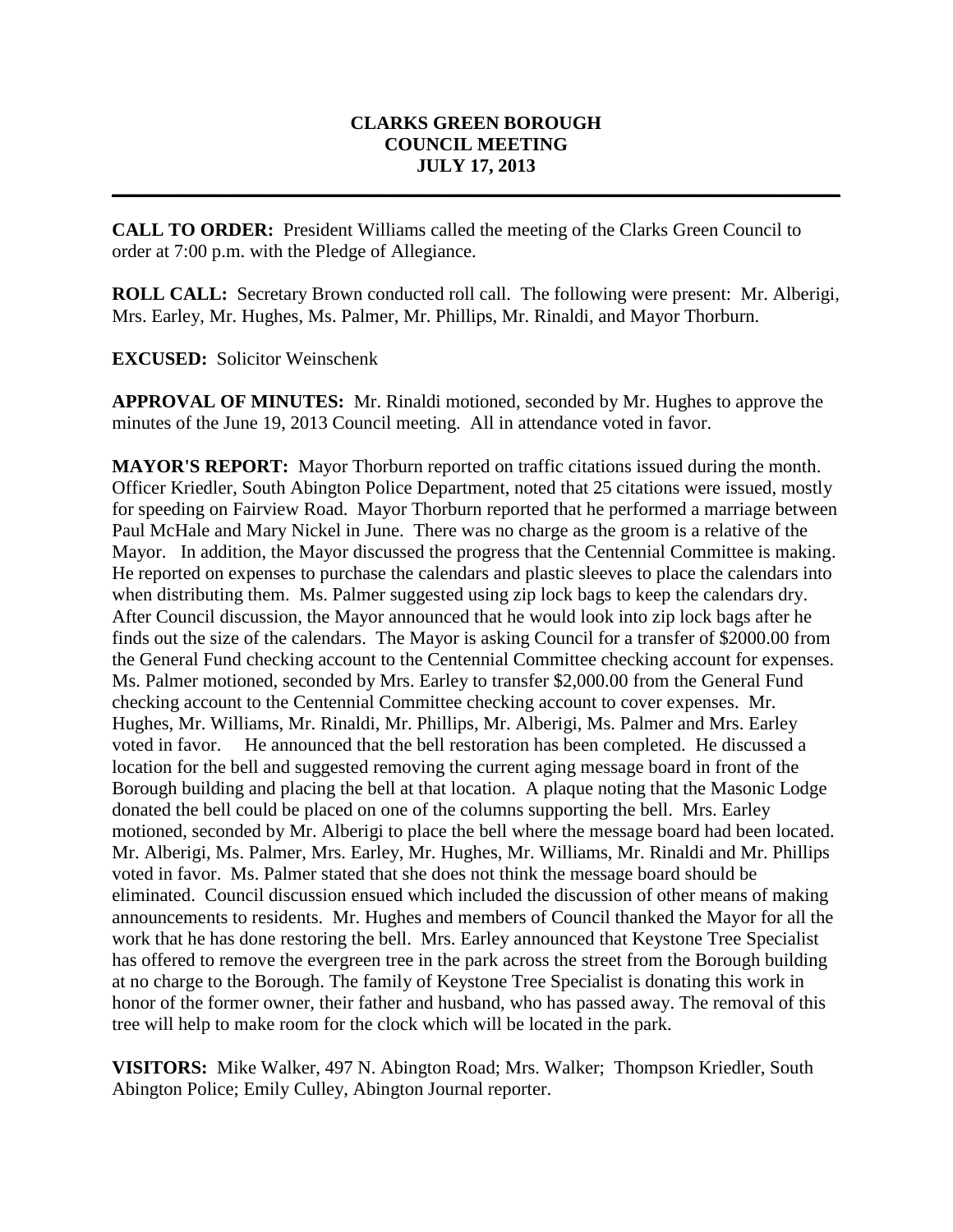**PUBLIC COMMENT:** Mike Walker spoke to Council to address the water drainage issue on North Abington Road near his place of residence which causes icing problems in the winter. In addition, he had previously written a letter to Council about this issue. Mrs. Earley responded to Mr. Walker that she and the DPW foreman met with the PennDot representative. They gave him a copy of the letter Mr. Walker had written to Council. Mrs. Earley responded to Mr. Walker that she is preparing a letter about this issue which will be sent to PennDot, of which a copy will be sent to Mr. Walker. Mr. Walker thanked Council for their help.

**LACKAWANNA COUNTY COMMUNITY RELATIONS:** Mr. Gerard Hetman addressed Council and asked that the Borough report any damages that may have resulted from the heavy rain storm on June 27. Ms. Palmer discussed water issues at her daughter's property on South Abington Road. Mayor Thorburn, the Borough Emergency Management Coordinator, will file any necessary paperwork. In addition, Mr. Hetman reported on upcoming Lackawanna County grants and events.

**SOLICITOR'S REPORT:** There was no report due to Solicitor Weinschenk's absence.

**TREASURER'S REPORT, BILL APPROVAL & FINANCE:** Mr. Hughes presented the Treasurer's report which was filed for audit. Current fund balances are as follows:

| <b>Capital Fund Money Market</b>     | \$ | 13,513.10  |
|--------------------------------------|----|------------|
| <b>Centennial Committee Checking</b> |    | 974.00     |
| General Fund Checking                |    | 275,697.90 |
| <b>General Fund Money Market</b>     |    | 35,236.92  |
| Sewer Fund Checking                  |    | 202,910.45 |
| Sewer Fund Money Market              |    | 84,907.67  |
| <b>State Funds Checking</b>          |    | 40,066.63  |
| <b>Total Checking/Savings</b>        | S  | 653,306.67 |

Mr. Hughes reviewed various checking account balances and discussed these amounts in comparison to last month's and last year's figures. In addition, Mr. Hughes reviewed items and amounts on the Budget vs. Actual report in comparison to 2012 amounts. With no questions from Council, Mr. Hughes motioned, seconded by Ms. Palmer to accept the Treasurer's Report and ratify the payment of the bills. Ms. Palmer, Mrs. Earley, Mr. Hughes, Mr. Alberigi, Mr. Rinaldi, Mr. Phillips and Mr. Williams voted in favor. Mr. Hughes reported that the contract with NextEra Energy Services was executed on August 1, 2013 which will affect street lighting only. The analysis from Mr. McGraw indicates a 6 month savings to the Borough in the amount of \$505.00. Mr. Hughes then discussed residents who had sewer balances over \$300.00. The same Certified letter that was sent to residents with delinquent sewer balances last November will be sent to these residents. This letter will advise them that if they do not bring their account current within a six month period, or enter into a payment plan, the Borough will, regrettably, lien their property. Council discussion ensued regarding lien issues. Mr. Hughes motioned, seconded by Mr. Alberigi to send a letter to the residents with a delinquent sewer balance over \$300.00, who are not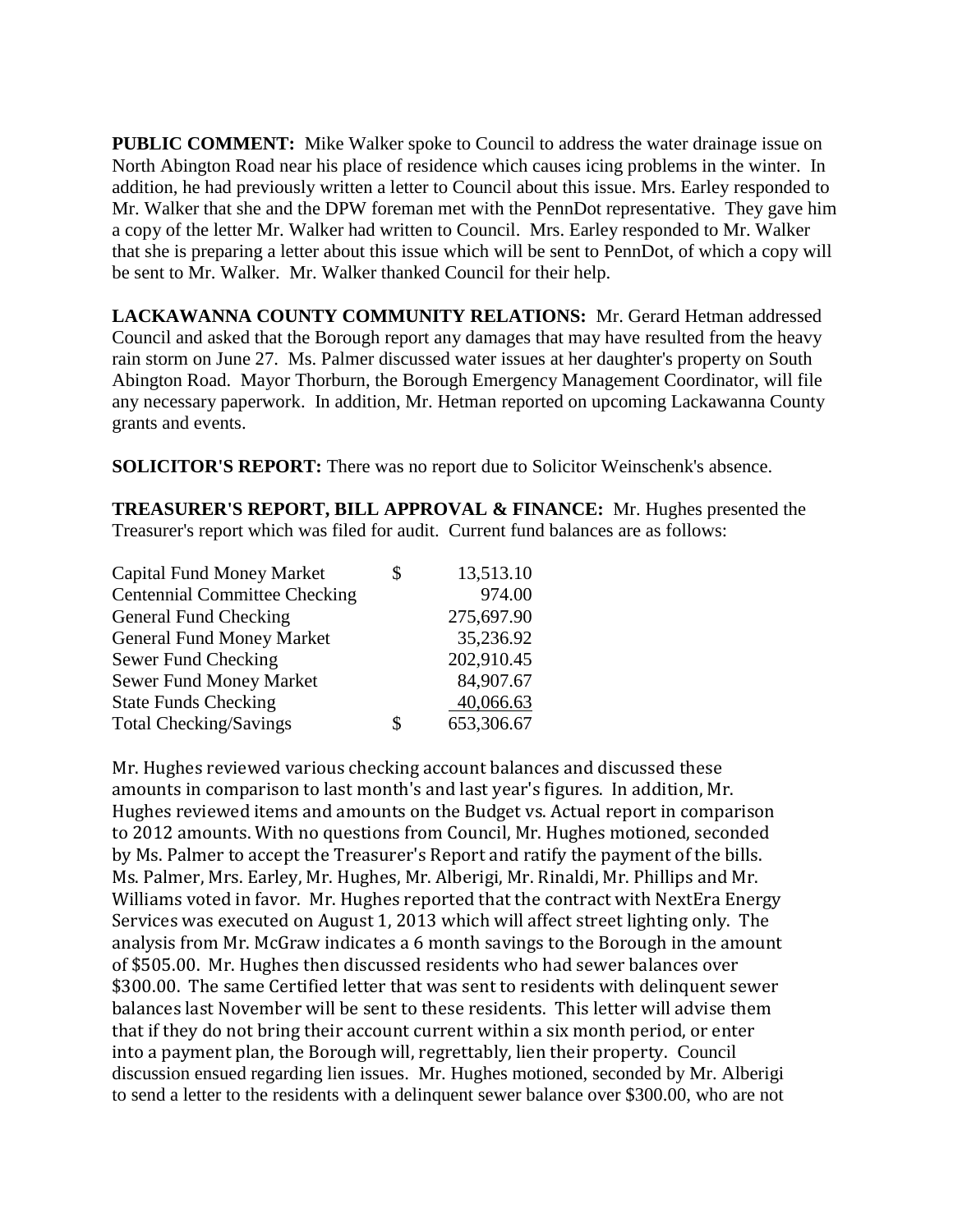already on lien or under a payment plan. Ms. Palmer, Mrs. Earley, Mr. Phillips, Mr. Williams, Mr. Rinaldi, Mr. Hughes and Mr. Alberigi voted in favor. Additionally, Mr. Hughes offered a motion to send a letter to the Borough auditors, Murphy, Dougherty and Company asking them for an engagement letter to perform the audit of 2013 with a request that the fee be \$6,350.00, which is the amount that it was this past year. Mrs. Earley seconded the motion. Mrs. Earley, Mr. Phillips, Mr. Rinaldi, Mr. Hughes, Mr. Williams and Mr. Alberigi voted in favor. Ms. Palmer voted against.

**BUILDING & GROUNDS:** Mr. Phillips reported on low tree branches over the sidewalk at 219 and 261 E. Grove Street. Zoning Officer Harris will contact the property owners. Mr. Phillips reported that a zoning application has been received in regards to a lot on Pineview Circle. Ms. Palmer had expressed a concern at the last Council meeting about a parking issue on Spring Street with regards to lawn care equipment. She had asked that the "No Parking Here to Corner" sign be moved up on Spring Street to allow cars turning onto Spring Street from Grove Street to have room to make the turn. After review of the area by Mr. Phillips and Zoning Officer Harris, it was determined to leave the sign at its present location. Ms. Palmer feels that an accident is imminent and that it is a mistake to allow the sign to remain. In addition, Mr. Phillips reported that Mr. Rinaldi has been working diligently on the Borough website. Mr. Rinaldi reported that the Borough has engaged Zen Design Firm from Old Forge to design the website. They have provided to Mr. Rinaldi preliminary designs which he had forwarded to Mr. Phillips. He and Mr. Phillips will meet to discuss the designs before meeting with Zen Design at the end of the week. This evening before the Council meeting, Mr. Rinaldi arranged for head shots of the public officials to be taken by the Zen Design photographer. The photographer had also been sent to the Clock Committee meeting as well as to the Centennial Committee meeting to take photos. Mr. Rinaldi discussed the ongoing concern about the old Borough website. At the June Council meeting Mr. Rinaldi was authorized to send a letter to Mrs. King concerning the domain name clarksgreen.org. He reported that he spoke with people who were on Council at the time, who are no longer on Council, and apparently when this first surfaced with Mrs. King, Council believed that the domain was going to be the property of the Borough. As it turns out, it is registered to Marie King under a business name that she has. When Mr. Rinaldi spoke with Mrs. King, she asked him to put the request in writing. Mr. Rinaldi read the letter to members of Council which was sent to her on June 20, 2013. Mrs. King told Mr. Rinaldi that upon receipt of the letter she would reply whether she will decline the request for transfer; provide a sales price for transfer; or transfer the ownership at no cost. In speaking with Mrs. King, she told Mr. Rinaldi that her choice was none of the above. Her choice was to transfer the domain name if she and her husband received a written apology from Clarks Green Borough Council signed by each of the Council members. Mr. Rinaldi relayed that request to Council President Williams as well as to Borough Solicitor Weinschenk. After Mr. Rinaldi reviewed the minutes from the Council meeting, it clearly was not any official action taken by Clarks Green Borough that lead to an encounter between Jill Shanrock, who was on Council, and Marie King at the April 2012 Council meeting. As a result, through conversations with the Borough Solicitor, there is no legal reasoning why Council would be responsible for the conversation between a resident and one of the Council members, regardless of whether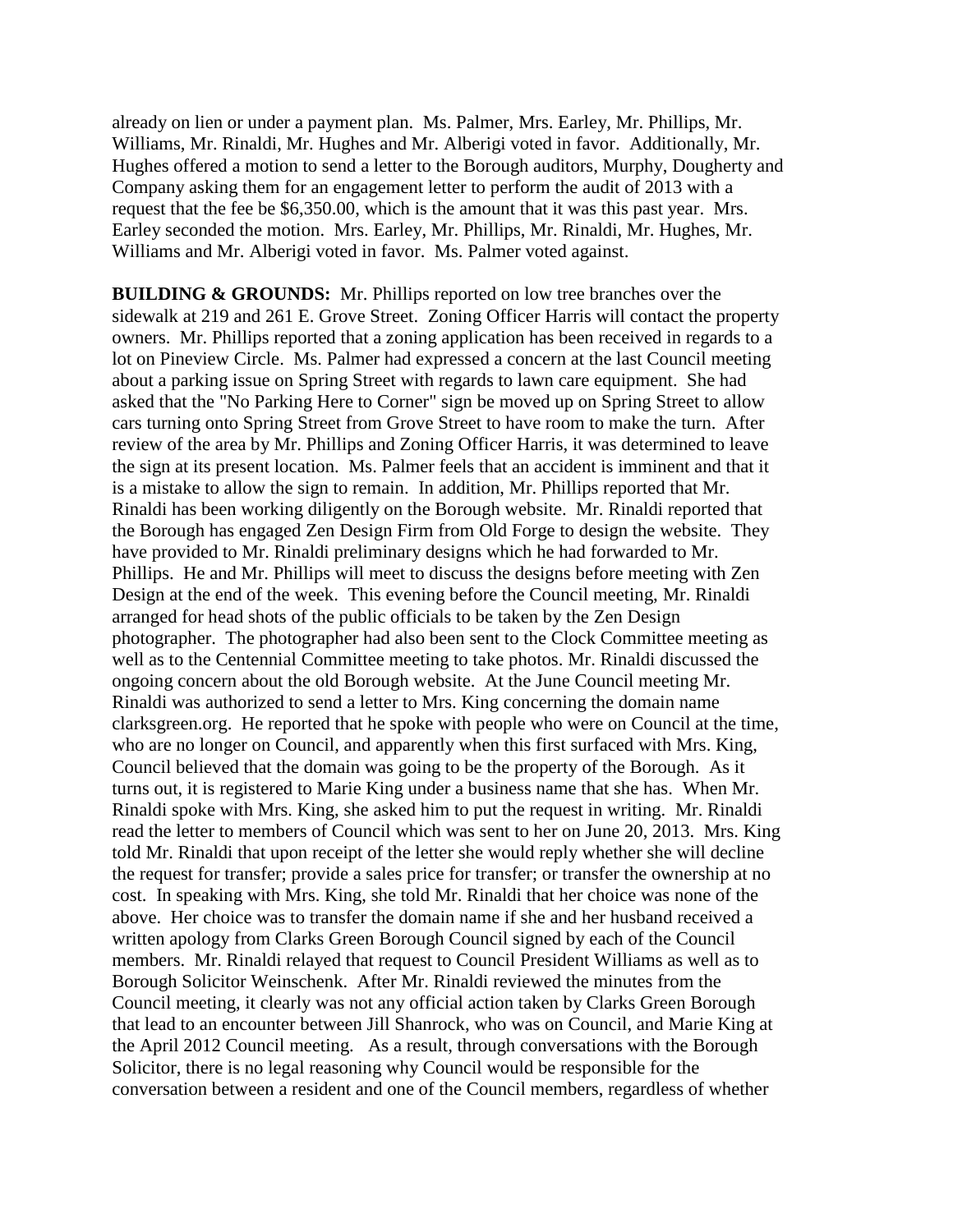or not it was out of hand. Mr. Rinaldi reported that we have other domains registered that we can use. After Council discussion, it was decided to move forward with a new domain name. Mr. Rinaldi will draft an article for the newsletter regarding the new domain name. Notice will also be given in the sewer bill as well as on the signboard.

**PUBLIC WORKS:** Mrs. Earley indicated that in the second quarter progress report to ARWA, the DPW foreman reported that Insight Pipe Contracting completed the cured-inplace pipe lining on South Abington Road which ran about 280 feet. Regarding the Vassar Avenue situation, the DPW foreman reports that the resident has responded to the last letter that he received from Mrs. Earley. The DPW crew will be going to his house on July 18 to run a camera through pipes to see if there is a septic tank which remains hooked up to the resident's house. On Friday, July 12, Mrs. Earley and the DPW foreman met with a representative from PennDot. She gave the representative a copy of a letter which the Borough had received from Mr. Michael Walker. His letter was regarding the water problem on North Abington Road near the Our Lady of Peace School which causes icing in the winter. Mrs. Earley will write a letter from Council officially asking PennDot to look into this matter. Following the meeting, the PennDot representative and the DPW foreman toured the state roads in the Borough in order for the DPW foreman to point out problems that need to be addressed before the paving is completed. The PennDot representative expressed concern that the contractor had not met with PennDot or the Borough DPW foreman to explain what their timetable would be or what work was planned for the underground pipes. PennDot and the DPW foreman will be working together through the remainder of this project. Mrs. Earley reported that work is continuing on the catch basins on Tedrick Street. This work is in preparation for the paving project later this summer. The DPW foreman has been in contact with another contractor who may be paving Venard Road for PennDot. This is a different contractor than who will be paving Abington Road. The DPW foreman would like to speak to National Water Main Cleaning Company who will be doing camera work in our Borough next week. He is hoping, with Council's permission, to add on Venard Road so that any broken pipes can be spotted before paving occurs. Using the same quote information, he is estimating that the extra work may cost \$3,000.00. The budget allocated \$30,000.00 for this kind of work, and the Borough will have spent less than \$17,000.00 with the work already accounted for. Mrs. Earley motioned, seconded by Mr. Hughes to allow the DPW foreman to add on the camera work for Venard Road while they are working in the Borough next week. Mr. Hughes, Mr. Williams, Mr. Rinaldi, Mr. Phillips, Mr. Alberigi, Ms. Palmer and Mrs. Earley voted in favor. In addition, Mrs. Earley reported that the summer DPW worker spent time weeding the park area across from the Borough building. Mrs. Earley stated that in the current Borough budget, there is a line item under Public Works for minor machinery and equipment purchase. The DPW foreman is asking to purchase a Mig welder which can be used to weld the aluminum on the Borough trucks. The cheapest telephone bid for a Mig welder is from Home Depot in the amount of \$524.00; a required helmet from Home Depot which costs between \$70.00 & \$90.00; and welder wire for \$60.00 for a total cost of approximately \$664.00. Mrs. Earley motioned, seconded by Ms. Palmer to purchase these three items from Home Depot at a total cost of approximately \$664.00. Mr. Alberigi, Mr. Rinaldi, Mr. Phillips, Mr. Hughes, Ms. Palmer, Mrs. Earley and Mr. Williams voted in favor. Mrs. Earley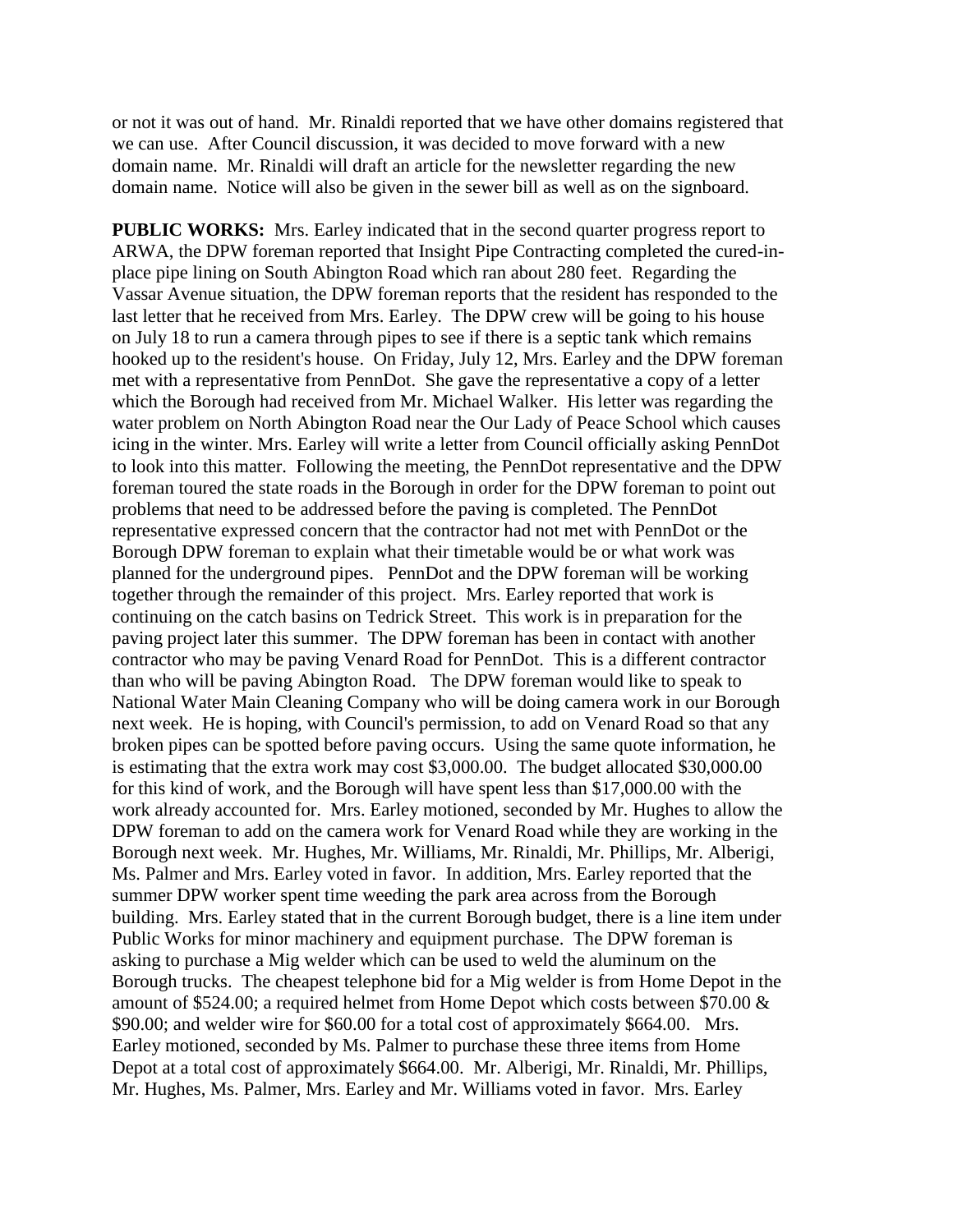stated that the next DPW request comes under Building and Grounds. The DPW has reported that the printer in their office is broken. The DPW foreman reported that Best Buy has a basic printer on sale for \$59.99. Mr. Phillips motioned, seconded by Mrs. Earley to purchase a printer for the DPW at Best Buy at a cost of \$59.99. Mr. Alberigi, Ms. Palmer, Mrs. Earley, Mr. Hughes, Mr. Williams, Mr. Rinaldi and Mr. Phillips voted in favor. Mrs. Earley reported that the Commonwealth is sponsoring an equipment show which will be held in Tunkhannock across from Deer Park Lumber Company on July 25, 2013. The DPW is asking to be allowed to attend. Mr. Phillips motioned, seconded by Ms. Palmer to allow the DPW to attend the equipment show on July 25, 2013. Ms. Palmer, Mrs. Earley, Mr. Hughes, Mr. Phillips, Mr. Williams, Mr. Rinaldi and Mr. Alberigi voted in favor. Ms. Palmer asked Mr. Phillips about the POD that is located at 276 E. Grove Street in Clarks Green. Mr. Phillips will check with the Zoning Officer.

**HEALTH & SAFETY:** Mr. Alberigi discussed school bus driver safety. He received safety information from Chief Robert Gerrity from the South Abington Police Department which he passed on to Ms. Palmer for the newsletter.

**REFUSE & RECYCLING:** Mr. Rinaldi reported that one complaint had been received from Clarks Green resident Michael Coffey on Brighton Drive regarding trash pick-up. Due to the holiday, trash pick-up was delayed one day. Mr. Coffey reported that he had not been notified of the delay, even though the information had been posted on the signboard. Mr. Alberigi questioned how information of this type would be relayed to residents. Council discussion ensued. Mr. Rinaldi mentioned that Facebook and Twitter would be available along with the website. Mr. Alberigi suggested community outreach at the Abington Senior Center as well as other outlets. In addition, Mr. Rinaldi reported that he and Solicitor Weinschenk met with County Waste owner Tony Puorro regarding Insurance documentation, and editing and proofing the letter that residents received from County Waste. Mr. Rinaldi reported that in any week that there is a holiday, trash pickup will be delayed one day. During this current contract period, the holidays involved will be Labor Day, Thanksgiving, Christmas and New Years Day.

**PERSONNEL:** Ms. Palmer reported on the phone call and visitor activity log. Previously questions had been asked about how long it would continue and why Ms. Barrett did not record calls and visitors. Ms. Palmer reported that after asking Ms. Barrett about this, she reported that after answering the office phone, the calls are usually for Secretary Brown. Mr. Rinaldi asked why Ms. Barrett did not record calls and visitors when Mrs. Brown was on vacation. Ms. Palmer did speak to Ms. Barrett about that and told Ms. Barrett that she was expected to keep the log. Ms. Palmer stated that she would like to continue to keep the log as it did not take much time and it gave an indication of when the most phone calls come into the Borough. Mr. Hughes stated that it does take somebody's time to write down the phone call and what took place. He stated that he is not an advocate of creating work and that is what this is. Mr. Hughes made a motion to discontinue keeping the log and is asking that at the Work Session a report be presented by analyzing approximately six (6) months worth of phone calls as to what the value of that is to the Borough. Mr. Rinaldi seconded the motion. Mr. Alberigi, Ms. Palmer, Mrs. Earley, Mr. Williams, Mr. Phillips, Mr. Rinaldi, and Mr. Hughes voted in favor.